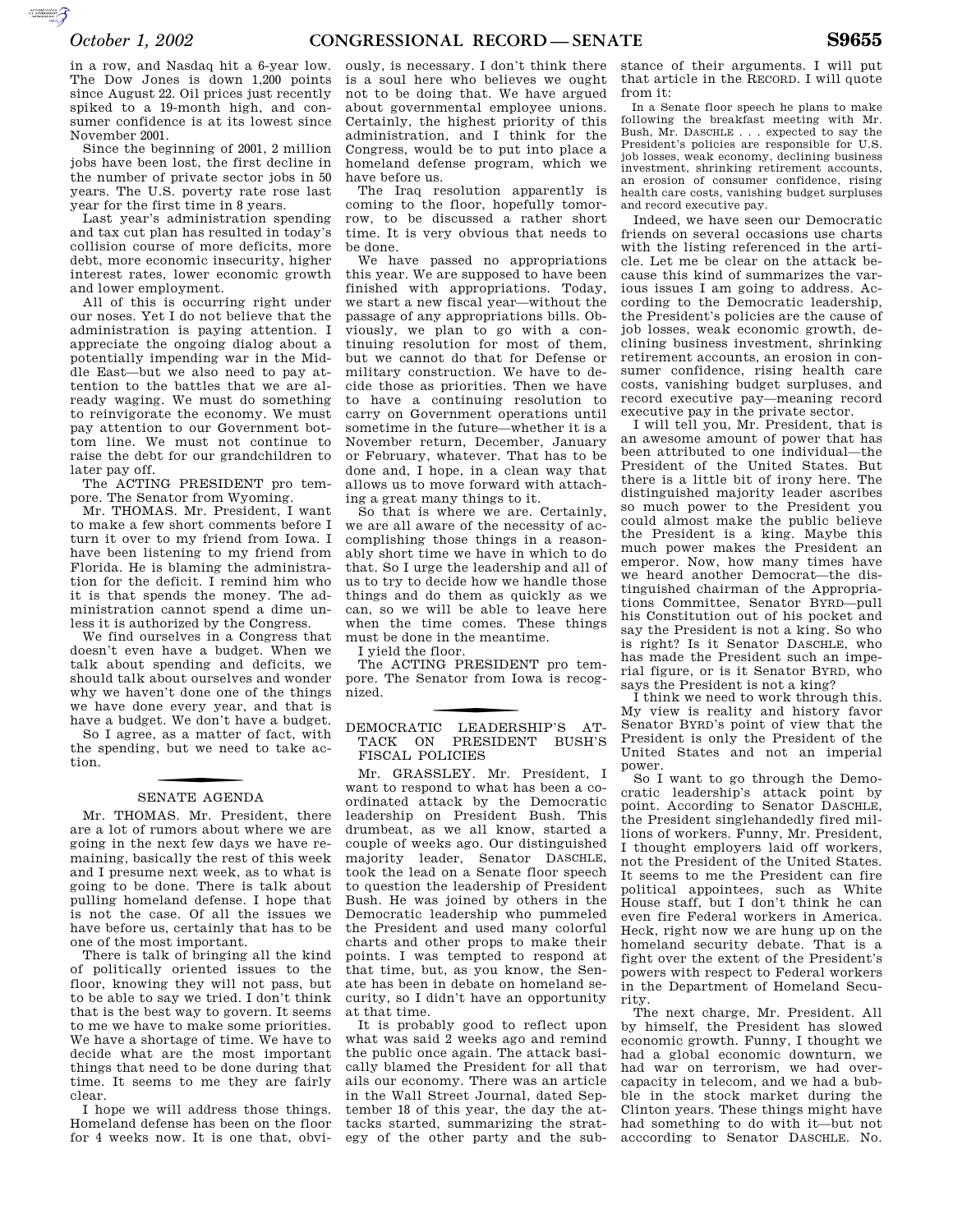Under the Democratic leadership's theory, all of these things are the fault of the President of the United States.

A third charge. Declining business investment is all George W. Bush's fault under the Daschle theory as well. Funny, I thought businesses made investment decisions, not the President of the United States. Actually, we had a stimulus package pushed by the President. Well, that hasn't had any effect, according to Democratic leadership. I guess the business cycle doesn't exist under Daschle economics.

The fourth charge. Democratic leaders blame recent decline in 401(k) accounts all on President Bush. Senator DASCHLE seems fixated on recent stock market decline. I have a lot of concern myself.

The Democratic leadership, however, seems very obsessed with assigning blame. By contrast, folks in the heartland, such as my State of Iowa, tell me they want us to look forward and do something. They do not want a bunch of political fingerpointing.

If we look forward, we see some very good issues in the area of retirement security. In fact, last year's bipartisan tax relief bill contained the largest expansion of tax incentives for retirement security in a whole generation. There is \$50 billion in new incentives. I guess Senator DASCHLE's opposition to the largest increase in IRA and  $401(k)$ account contributions in last year's tax bill does not make a bit of difference; it just does not matter. While some may want to find fault, constructive legislators can point to bipartisan initiatives on retirement security that workers can look forward to in the future.

Why scare workers? Why whip up anger? Why not work together? Why not recognize some good we do around here, such as the retirement security package that phases in as part of the bipartisan tax relief legislation?

Why not bring up the bipartisan Finance Committee pension bill which has been on the calendar for the last 3 months? I introduced it only this year as a consensus document, and the Finance Committee approved it. Let's get out of the partisan blame game and do some bipartisan work for the benefit of our workers. Let's build on what we did last year.

The fifth charge: Senator DASCHLE blames an erosion in consumer confidence all on President Bush. Funny, it seems to me that the President, although being a very important leader, cannot stimulate consumer confidence all by himself. What he can do is propose to return more taxpayers' money to the taxpayers so they have a brighter future. As policymakers in a time of slackening demand, we hope consumers will spend the extra tax dollars that were left in their pockets by this tax bill.

So the Bush tax cut, the largest tax cut in a whole generation, with checks to every taxpayer, which the Democratic leadership opposed, had a nega-

tive effect on consumer confidence? Give me a break. But that is the charge Senator DASCHLE has made. More money to spend for every American on their needs negatively affects their confidence? That is the charge.

It goes to tell you, this makes no sense. In the parlance of a hunter, that dog does not hunt.

The sixth charge: The Democratic leadership says rising health care costs are all the fault of the President. Funny, the last time I checked, the President of the United States was not a physician. He is not a nurse. He is not an insurance company executive. He is not a pharmaceutical executive. He is not a trial lawyer who sues physicians, nurses, and hospitals. The President of the United States does not send you a health care bill. But none of that matters. It just does not matter. No, ignore market dynamics and other conditions. According to Daschle economics, the President all by himself is responsible for these rising health care costs.

The seventh charge: Vanishing budget surpluses are all the President's fault, according to Senator DASCHLE. According to the Democratic leadership, their spending demands have never fit into the ledger. The recession does not matter. The money for rebuilding New York after September 11 does not matter. Bailing out airlines has no consequences on the budget, or fighting the war in Afghanistan and the war on terrorism have no consequences. These are all unanticipated bipartisan responses to unexpected events, and all that does not matter.

No, under Daschle economics, it is all the fault of President Bush. Just plain and simple, it is the President's fault.

Fairminded folks back home know it is not that plain. They know it is not that simple. And the folks in the heartland of America are right. I will get back to that in just a minute. I want to go to the eighth and final charge. And hold on to your hat. This one is pretty amazing.

According to the Democratic leadership, record executive pay is all the President's fault. Apparently, Senator DASCHLE thinks the President votes every share, controls every board of every corporation that has suffered from excessive executive pay. So folks such as Terry McAuliffe, the Democratic National Committee chairman who profited from insider deals, are somehow not accountable for their own actions. The boards of directors do not matter, according to Daschle economics.

Oh, and there is another thing. Just ignore the fact that a lot of these sweetheart insider deals occurred long before President Bush was ever sworn in on January 20, 2001. Do not let that little fact get in the way of the debate.

How can anyone take that charge seriously, that the President of the United States is responsible for excessive executive pay of corporations? The President no more sets executive pay than you or I do, Mr. President. It is

true that we can affect how executive pay is taxed, or disclosure, but we do not decide the level of that pay.

Let's be clear: Either the President is an imperial figure or the charges made by the Democratic leadership are without merit. Both cannot be true in a modern global economy.

I will take a few minutes to talk specifically about the bipartisan tax relief package enacted last year. Despite thesky-is-falling partisan opposition during the tax debate last year, the passage of time tells a very different story and it discounts the fictitious picture of doom and gloom portrayed last year by my big-spending friends, most on the other side of the aisle.

According to revised economic data released by the Federal Government in August, the economy started to falter earlier than previously believed. The figures from economists show that the economy started negative growth as early as January 2001, 20 days before President Bush was sworn in. This proves the economy needed a shot in the arm sooner rather than later to get things rolling again; quite frankly, even more so than we thought at the time we passed the tax bill.

What is more, the primary weakness causing the economy to sputter was lackluster business investment, not a waning of personal consumption and the expenditure by our consumers.

Clearly, the job-creating machine in America needed a tuneup, and that is just what the President set out to do when he took his oath of office. As a cornerstone of his campaign for the White House, the President made good on his pledge to return more hardearned money to the working men and women of America.

As the chairman of the Senate Finance Committee at that time, I had the privilege of steering through Congress the largest Federal income tax cut in a generation.

The best way to grow the economy is not by growing Government, it is by allowing the industrious people of the United States to manage their own income.

Reducing marginal tax rates on income and investment was exactly the right policy prescription to cure sluggish business investments and prime the pumps that enable American entrepreneurs, small business owners, manufacturers, and corporate employers to grow the economy and create jobs.

It was the right policy. We thought so at the time. History now, learning that the recession started on January 1, 2001, and not in the fall 2001, as we had anticipated, it was absolutely the right policy to do. And we are fortunate it came along at the time it did, in the middle of that recession.

Letting workers, investors, entrepreneurs, employers, families, and retirees keep more of their money unleashes chain reaction because they spend two-thirds of the economy. They save it—not enough of our economy. They invest it—probably not enough of